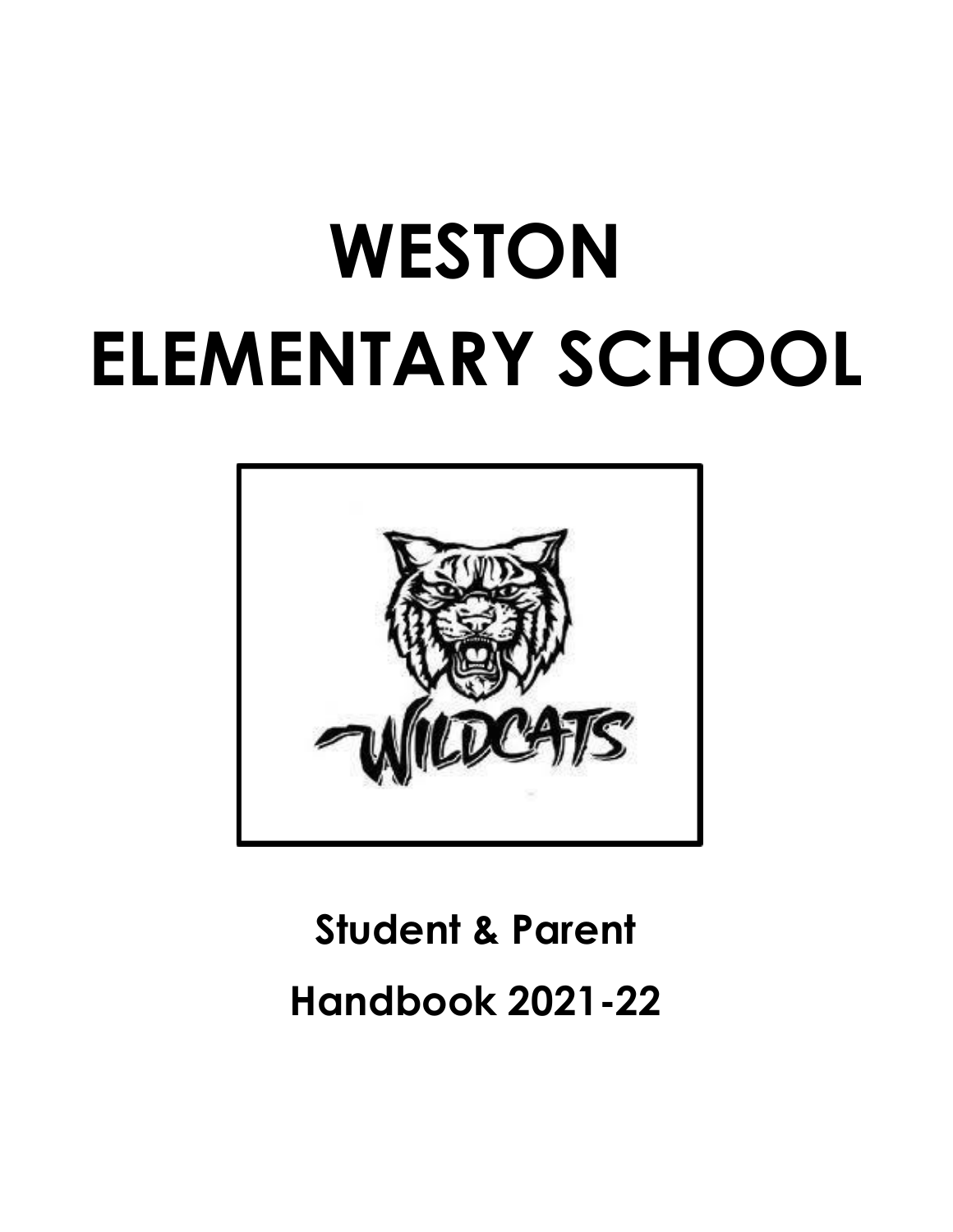# **Table of Contents**

| <b>Attendance Procedures</b>           |                | Detention                                             | $\overline{7}$   |
|----------------------------------------|----------------|-------------------------------------------------------|------------------|
| Absences                               | $4 - 5$        | Equipment                                             | 7                |
| <b>Tardiness</b>                       | 4              | <b>Field Trips</b>                                    | 9                |
| <b>Communications</b>                  |                | Gum or Candy                                          | 7                |
| Conferences & Report Cards             | 9 & 10         | Hands Off/No PDA                                      | $\overline{7}$   |
| Daily Bulletins                        | 10             | <b>Laser Pointers</b>                                 | $\overline{7}$   |
| <b>Newsletters</b>                     | 10             | Lunch                                                 | 5                |
| Parent Faculty Association (PFA)       | 10             | Playground Rules                                      | $7 - 8$          |
| Progress Reports                       | 10             | Skateboards, Roller Blades & Skates                   | 6                |
| Remind/Facebook                        | 10             | <b>Throwing Objects</b>                               | $\overline{7}$   |
| <b>School Website</b>                  | 10             | <b>Toys</b>                                           | $\overline{7}$   |
| <b>Dress Code/Dress Guidelines 6-8</b> |                | <b>Student Health &amp; Safety</b>                    |                  |
| <b>Discipline</b>                      | $6-8$          | <b>Climbing Equipment</b>                             | $\overline{7}$   |
| Detention                              | $\overline{7}$ | <b>Field Trip Policy</b>                              | 9                |
| <b>Homework</b>                        |                | <b>Traffic Safety</b>                                 | $8-9$            |
| Homework                               | 5              | <b>Visitors</b>                                       | $\mathbf{3}$     |
| <b>Homework When Absent</b>            | 5              | <b>Student Recognition/Sports</b>                     |                  |
| <b>Student Agendas</b>                 | 10             | Assemblies                                            | 10               |
| <b>Mission Statement</b>               | 3              | After School Sports                                   | 9                |
| <b>Release of Children</b>             | 3              | Honor Roll                                            | 10               |
| <b>School Hours</b>                    | 3              | <b>Monthly Awards</b>                                 | 10               |
| <b>School Lunch</b>                    | 5              | Positive Behavioral Intervention & Supports (PBIS) 10 |                  |
| <b>School Rules</b>                    | $6-9$          | <b>Weston Elementary School Staff</b>                 | $\boldsymbol{2}$ |
| <b>Bathrooms</b>                       | 6              |                                                       |                  |
| <b>Bicycles &amp; Scooters</b>         | 6              |                                                       |                  |
| Cell Phones & Electronic Devices       | 7              |                                                       |                  |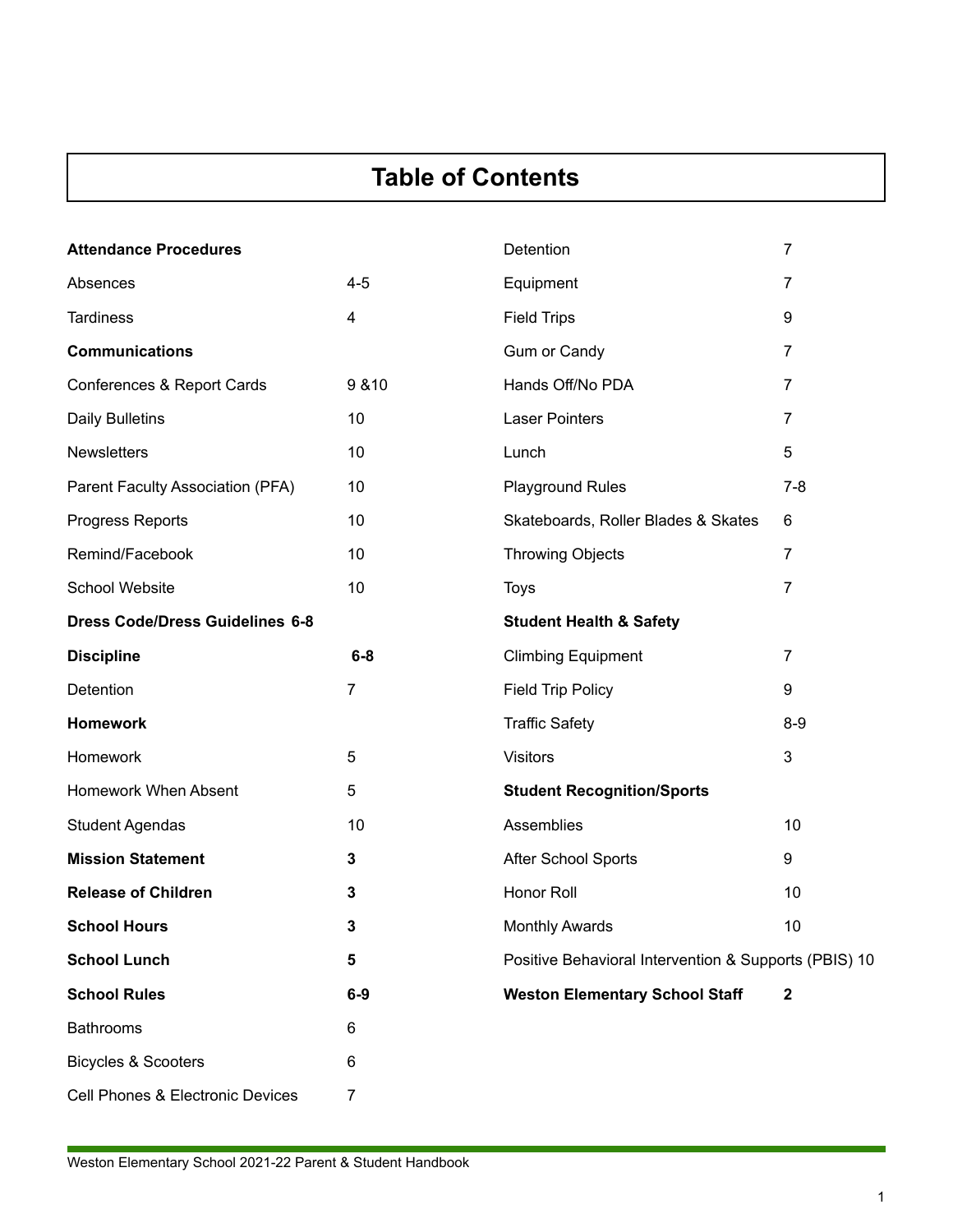# **Weston Elementary**

# **School Staff**

## **Administrative Staff**

Principal: Lisa Fereria Secretary: Kristin Baker & Julie Cockerham Bilingual Paraprofessional: Monica Rodriguez

Custodians: Jorge Gomar & Tanya West

Lunch Cashier: Susan Schultz

Cafeteria: Leah Calvo

Health Aide: Sabrina Teall

Librarian: Miriam Soto

## **Teachers**

**Kindergarten:** Heidi Hawes/Jenna Valponi

& Robin Dubbs

**First Grade:** Lisandra Aboytes and Dori Simson

**Second Grade:**JenniferGravina and Rebecca Marshall

**Third Grade:** Debbie Arriola and Robyn Udavi

**Fourth Grade:** Michelle Thompson and Cliff Walker

**Fifth Grade:** Christine Merchant and Crystal Petersen

**Sixth Grade:** Lisa Mora and Leslie Coulter

**Seventh Grade:** Jordan Dahlin and Shelby Sutton-Parks

**Eighth Grade:** Peggy Neeley & Staci Morris

**Learning Center:** Riley Black & Cory Anderson

**Speech:** Colleen Weidman

**Physical Education:** Jon Manrique

# **Teaching Assistants**

**Learning Center:** Roxanne Smith, Jan Apfel, Kristy Haro, Alyssa Decena, Vanessa Perkins

#### **Speech:**

**Yard Duty:** Sue Hunt, Alyssa Decena, Jennifer Sparano and Kristy Haro.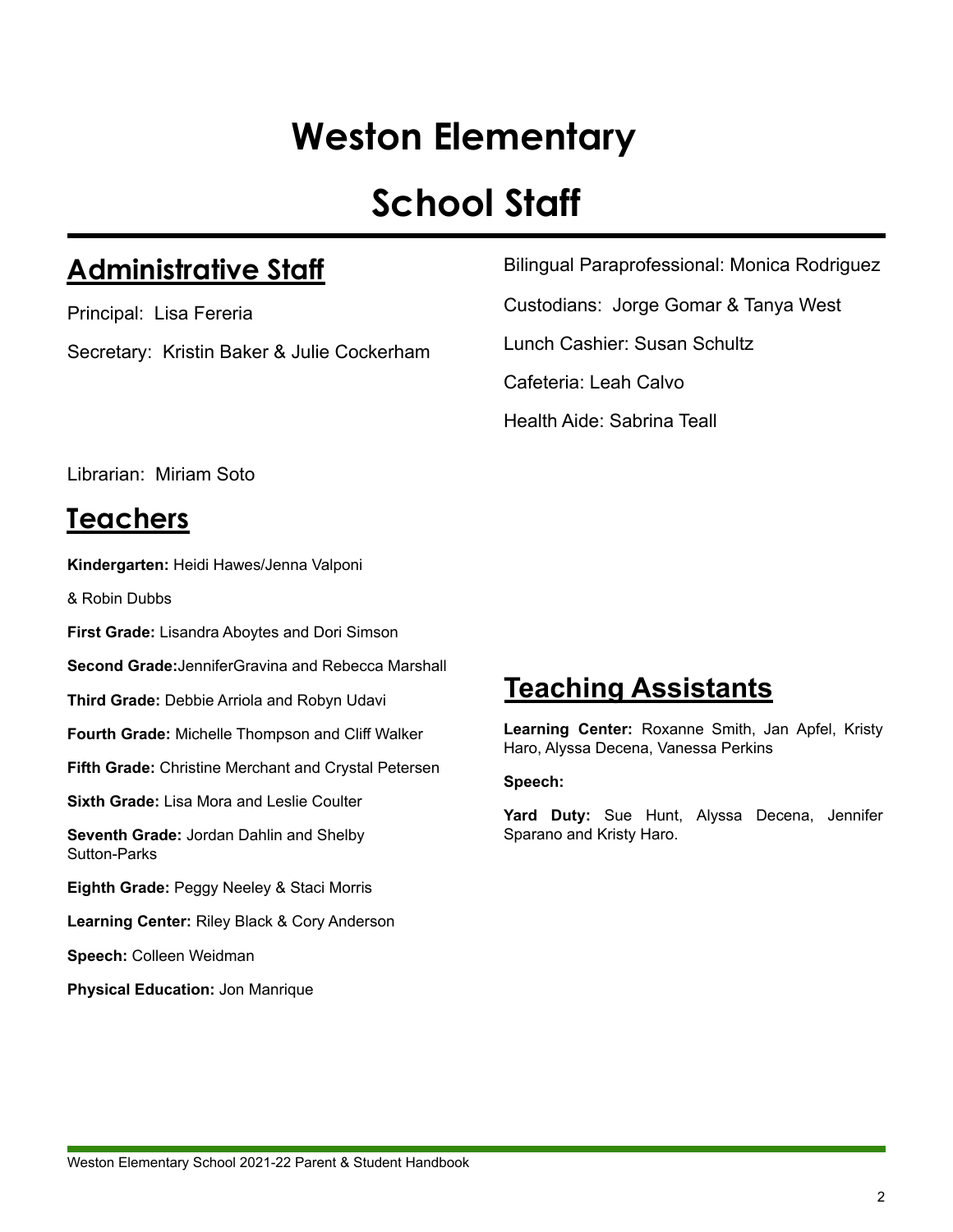#### **MISSION STATEMENT**

We create the best possible learning environment for all students. We will value and encourage each child by being competent, flexible, and sensitive to the needs and abilities of all learners. We will focus on learning. We will recognize diversity and growth and development needs of each individual. We will model an attitude of enthusiasm.

#### **SCHOOL HOURS**

School hours are from 8:15 a.m. until 2:00 p.m. each day for kindergarten through third grade. School hours for grades four through eight are 8:15 a.m. until 2:50 p.m. Every Monday and Wednesday is a minimum day with a dismissal time of 2:00 p.m. for grades four through eight unless notified otherwise. Please check the school or District calendar for changes.

**Before School** Please have your child at school no later than 8:15 a.m. as this is school start time daily. **Children should NOT arrive earlier than 7:45 a.m. unless having breakfast, or remain on campus after their dismissal time.**

**After School:** Students who participate in an after school supervised activity must leave campus after school and return at the starting time of the activity. (For example, a student getting out at 2:50 and having basketball practice at 4:00, must go home after school and return for practice.)

#### **Supervision WILL NOT be provided for students who arrive before 7:45 a.m. or remain later than their dismissal time.**

Children in kindergarten through third grade **are not permitted to wait** for siblings or other children being dismissed at the later dismissal time. The above procedures are designed for the safety and well-being of your child.

#### **RELEASE OF CHILDREN DURING SCHOOL HOURS**

Under NO CIRCUMSTANCE should a student leave the campus during the school day without proper permission.

If it is necessary to pick your child up during the school day, please go to the office to sign your child out. Do not go directly to the classroom. The office staff will notify the teacher that you are there to pick your child up. Please sign your child back in if he/she returns during school hours. Students must be signed out by their parent or guardian.

If at all possible, please make appointments after school.

Emergency or Disaster release will be made by Office Personnel ONLY.

#### **VISITORS/VOLUNTEERS/PARENTS**

School visits, conferences and classroom observations need to be pre-arranged with the teacher and principal or designee. (EC 49091.19b) To ensure the safety of students and staff and avoid potential disruptions, all visitors and/or parents, shall register and check-in immediately upon entering any school building or grounds when school is in session. Visitors and/or parents will be issued a pass to be worn while on campus.*Visitors on campus may be restricted due to COVID-19 pandemic.*

#### DID YOU KNOW?

Supervision WILL NOT be provided for students who arrive before 7:45 a.m. or remain later than their dismissal time.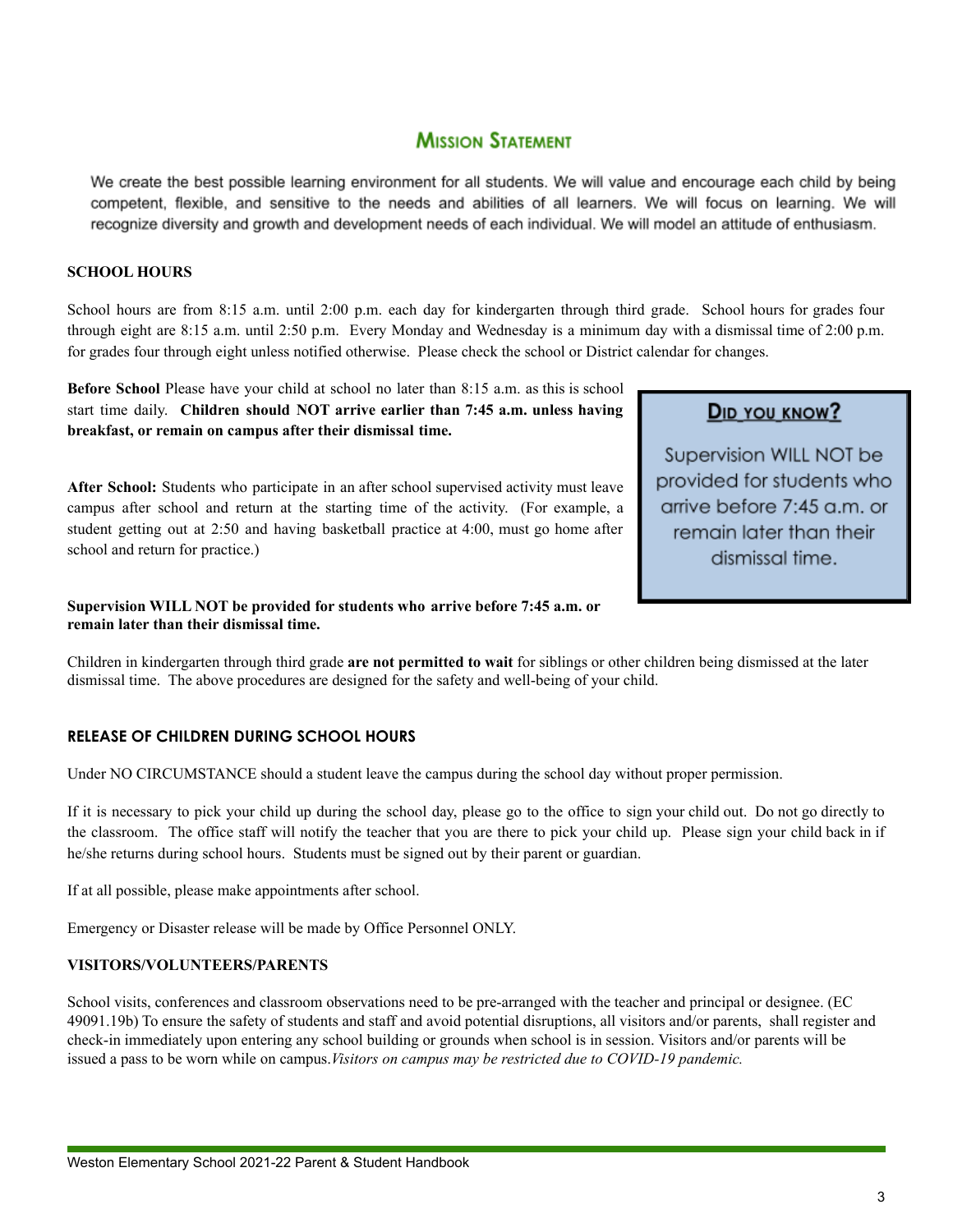Classroom and school volunteers/parents must have a current TB test and must complete the RUSD Volunteer Application Form, which will be kept on file in the school office. Non-school-age siblings may not accompany volunteers on field trips, when working school events, or when working in classrooms.

#### **ATTENDANCE PROCEDURES**

**TARDINESS**: A student arriving after 8:15 a.m. is considered tardy and must go to the school office and get a Tardy Report form to be admitted to class. Punctuality is important to instill in children early in their development. Consideration of teachers and other students is important. Excessive tardiness will result in consequences and habitual tardiness will be considered defiance.

Unexcused tardies will be counted each academic trimester. Students start each trimester with zero tardies. The consequences for tardies are as follows:

| $1st$ tardy | warning                              |
|-------------|--------------------------------------|
| $2nd$ tardy | warning                              |
| $3rd$ tardy | lunch recess detention               |
| $4th$ tardy | 30 minutes of after school detention |
| $5th$ tardy | 1 hour of after school detention     |

All tardies, after the  $5<sup>th</sup>$ , result in 1 hour of after school detention for each occurrence.

Unexcused tardies over 30 minutes will be counted as truancy events in SARB referral.

#### **ABSENCE:**

The Ripon USD has an adopted Attendance Policy. **Students will only be excused from an absence if it falls under the state category for excused absences. All other absences will be marked as unexcused.** This policy defines the types of student absences:

Excused - illness, medical appointment, quarantine, jury duty, and funeral service of a member of the immediate family.

Approved - appearance in court, observation of a holiday or ceremony of his/her religion, religious retreat, and interview for employment or college. Except in the case of a family or personal emergency requiring immediate attention, a request for an approved absence must be received in the school office no less than 3 days prior to the start of the absence. Each request shall be in writing and provide the following information: (a) date of the request, (b) date(s) of the absence, (c) a clear statement of the reasons for the absence, and (d) parent signature.

Unexcused - absence which is not excused or approved. Each day of an unexcused absence counts as a separate truancy event. Requirements for attendance accounting include:

- 1. Verbal excuses for absences, in person or by telephone, will be accepted no later than the day following a one-day absence or the second day of a multiple day absence.
- 2. All other excuses will be in writing. The note must include (a) date the note was written, (b) date of the absence, (c) specific reason for the absence, and (d) parent signature. In the case of an absence due to illness, the note will state the nature of the illness.
- 3. Students may be disciplined for failing to provide a written note.
- 4. Partial day absences for unexcused reasons, regardless of the time of occurrence, shall
- be counted as unexcused tardies. These tardies shall count towards a declaration of truancy.
- 5. Students whose absences are deemed excessive (10 absences or 10% of the school year) may be required to provide a doctor's note or be checked in the school office in order for the absence to be counted as excused.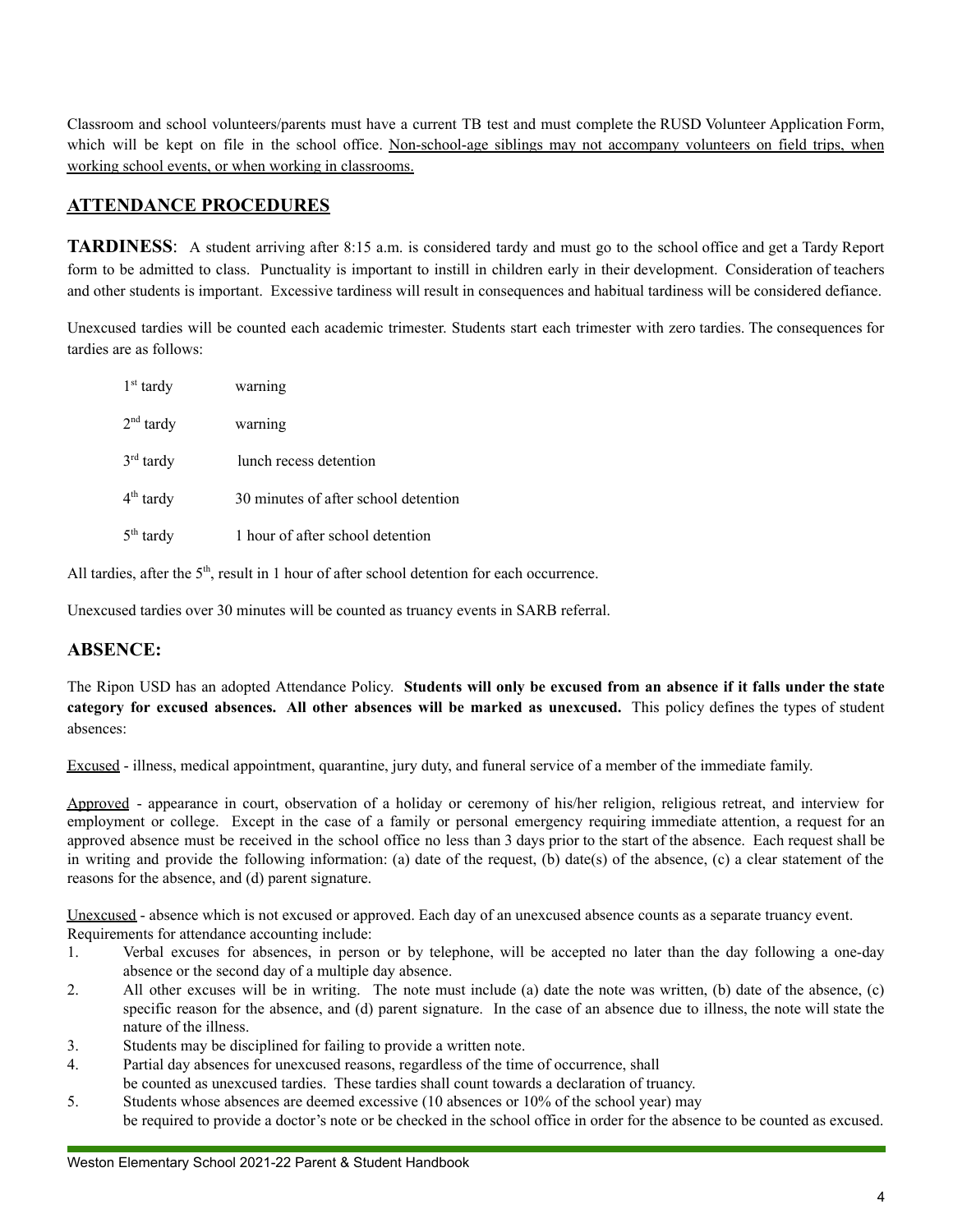Students who miss school work because of an **excused absence** shall be given the opportunity to complete all assignments and tests that can be reasonably provided. The assignments and tests shall be reasonably equivalent to, but not necessarily identical to, the assignments and tests missed during the absence. Students shall receive full credit for work satisfactorily completed within a reasonable amount of time. EC 48205

Students who miss school work because of **unexcused absences** shall be given the opportunity to make up missed work. Teachers shall assign such makeup work as necessary to ensure academic progress, not as a punitive measure.

The teacher of any class from which a student is suspended shall require the student to complete any assignments and tests missed during the suspension. EC 48913

In order to participate in an after school activity, such as dances, band, plays, or athletics, the student must be in school the day of the activity. If the activity is planned for a Saturday, the student must be in school the Friday before the activity.

Parents are encouraged to discuss any questions regarding attendance with the school principal.

#### **HOMEWORK**

All teachers will expect students to complete homework. It is each student's responsibility to be sure that homework is completed correctly and turned in on time. Students in grades 4-8 should record their daily, weekly and long term assignments in their Student Planner. This book will help the student manage their time and homework assignments.

Failure to complete assigned homework may result in teacher-assigned disciplinary action (verbal warning, detention), parent *contact, detention, in-school separation, and suspension.*

#### **Homework When Absent:**

Anytime a student is absent, it is the student's responsibility to check with the teacher to determine which assignments must be made up in their absence. When your child is absent from school and needs homework assignments, please telephone the school office in the morning. The teacher will be notified and will arrange to have all homework in the office to be picked up **after school,** or sent home with another child if requested. EC 48205 BP 6145

#### **SCHOOL LUNCH**

**Under the Seamless Summer feeding option, all meals are served to enrolled students at no cost.** If a student wants a second lunch, they will be charged a full price lunch of \$3.00 which includes milk. A reduced price lunch for eligible students is .40¢. If a student were to want a second breakfast, the second meal is \$1.50 and reduced price breakfast is  $.30¢$ for eligible students. If your student would like to purchase an al la carte milk, the cost is  $.35¢$ .



Parents are encouraged to make payments in the school office or ONLINE before the first day of school. Deposits can be made before school by visiting the school office and filling out a deposit slip with your child's name on it and the amount of money you intend to deposit.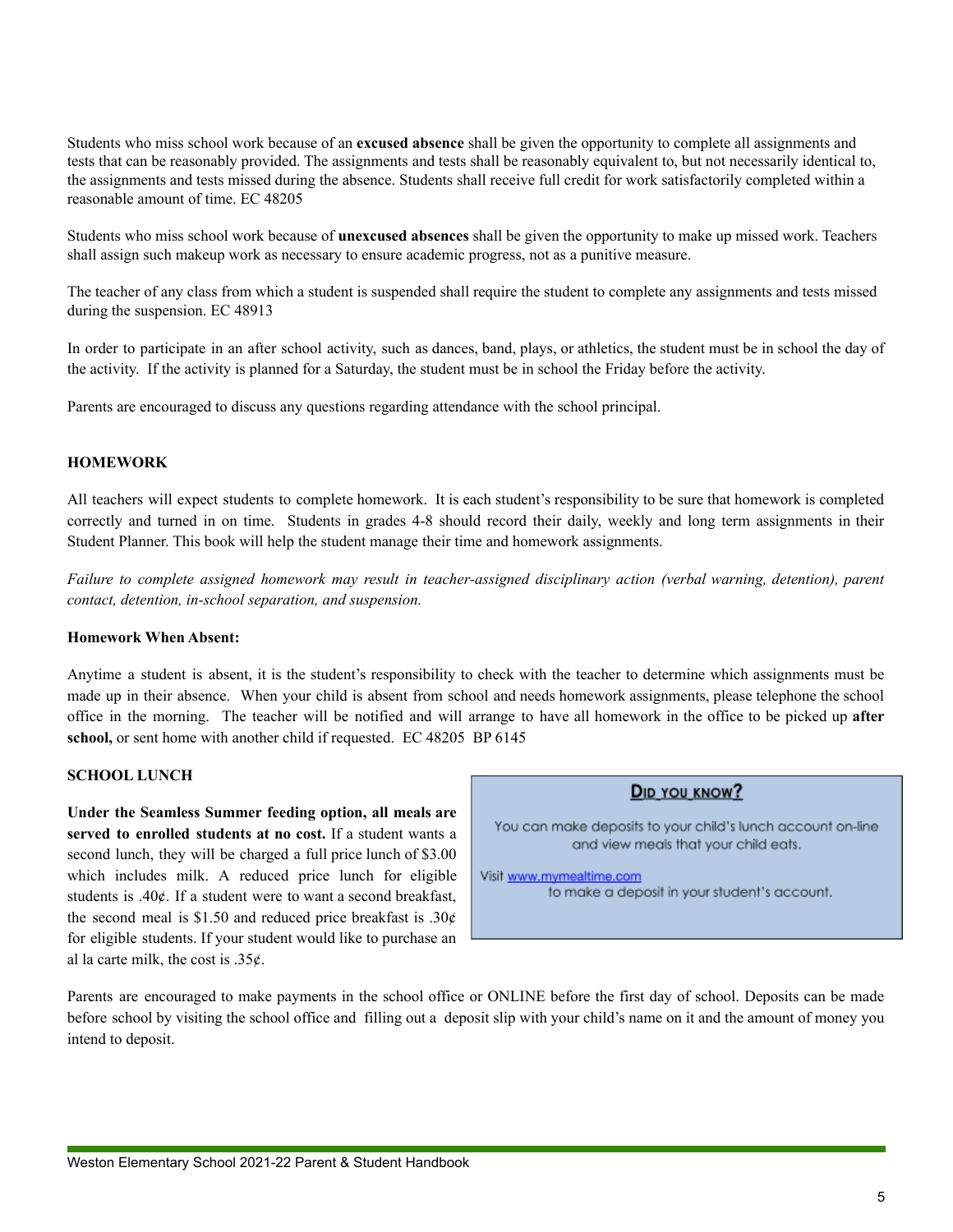#### **STUDENT DRESS GUIDELINES**

#### **1. Proper school dress shall include but not be limited to the following(Dress and Grooming AR 5132):**

- 1.1. Clothes will be safely secured with appropriate fasteners.
- 1.2. Clothing will not be so long as to be stepped on or subject to catching on school furniture, equipment, etc.
- 1.3. Clothing will be approximately mid-thigh in length or longer. Spandex type or form fitting clothing must be covered by an over-garment, which are approximately mid-thigh or longer. When assessing length, consideration will be given to the pupil's stature and body type.
- 1.4. Clothing or jewelry may not be decorated with artwork, stitching, patches, or emblems that draw attention to body parts or promote personal views on defiant or violent behavior, alcohol, drugs, tobacco, sex, or gang affiliation.
- 1.5. Sleeveless clothing will have a minimum one-inch width shoulder strap and armholes of a size that the chest and back area may not be seen.
- 1.6. Clothes will not show a bare midriff .
- 1.7. All clothing will be clean and free from odor, dirt, paint, food, oil and other substances.
- 1.8. Hair will be clean and fashioned appropriately for school so as to not draw excessive attention or serve as a classroom distraction.
- 1.9. Excessive use of cosmetics, perfumes/colognes or body spray is not encouraged or recommended.
- 1.10 Caps or hats should not be worn indoors.
- 2. The pupil's attire may be consistent with the above statements of dress and grooming but not be acceptable dress **because of certain conditions, which include but are not limited to the following**:
	- 2.1. The garment is made of thin material, lace or woven in such a style that the skin pigmentation of the torso or upper leg may be seen.
	- 2.2. Undergarments, sleepwear and indoor slippers shall not be worn as an outer garment.
	- 2.3. Footwear shall be non-distractive and safely secured to the foot.
	- 2.4. Clothing, hats or jewelry that have symbols, colors, names, suggestive actions or gang activity that, in the opinion of the school administration, are not appropriate for school, disruptive to the class or promotes violence.

**SCHOOL RULES:** Weston Elementary School has an education program, which emphasizes a strong basic education while providing students with a variety of enrichment activities. The success of this program depends on the establishment and maintenance of a positive learning environment for all students. Below is a guide for parents and students. It outlines the basic rules and regulations, which all students must adhere to. Please read and discuss them with your child. If there are any questions, please call the school.

**Bathroom:** The bathrooms are to be used for their intended purpose, not for socializing or playing. *Horseplay in the bathrooms* will result in verbal warning, parent contact, recess restrictions, detention and suspension. Vandalism will result in parent contact, *student cleanup, detention, paying for damages and suspension.*

**Bicycles & Scooters:** All bicycles & scooters are to be walked to the crosswalk at Jack Tone Road and Ruess Roads. All bicycles are to be parked only in the bike rack and locked. Scooters may be left in designated areas specifically stated by your child's teacher. Do not play around the bicycle rack. Bicycles & scooters are not to be ridden in the hallways at any time. Bicycles & Scooters are not to be ridden on the blacktop before school or after school.

Failure to adhere to the rules will result in verbal warning, parent contact, recess restrictions, detention, suspension and banning *of the student's bicycle/scooter from campus.*

**Skateboards, Roller blades & Skates:** Skateboards, roller blades and skates are all forbidden at all times on school property. Violators may be reported to the police. Students are not to bring these items to school. If these items are brought to school they will be confiscated and returned to the parent for the first violation. A second violation will result in the item being confiscated for the balance of the school year. Wheels in shoes are not allowed at school.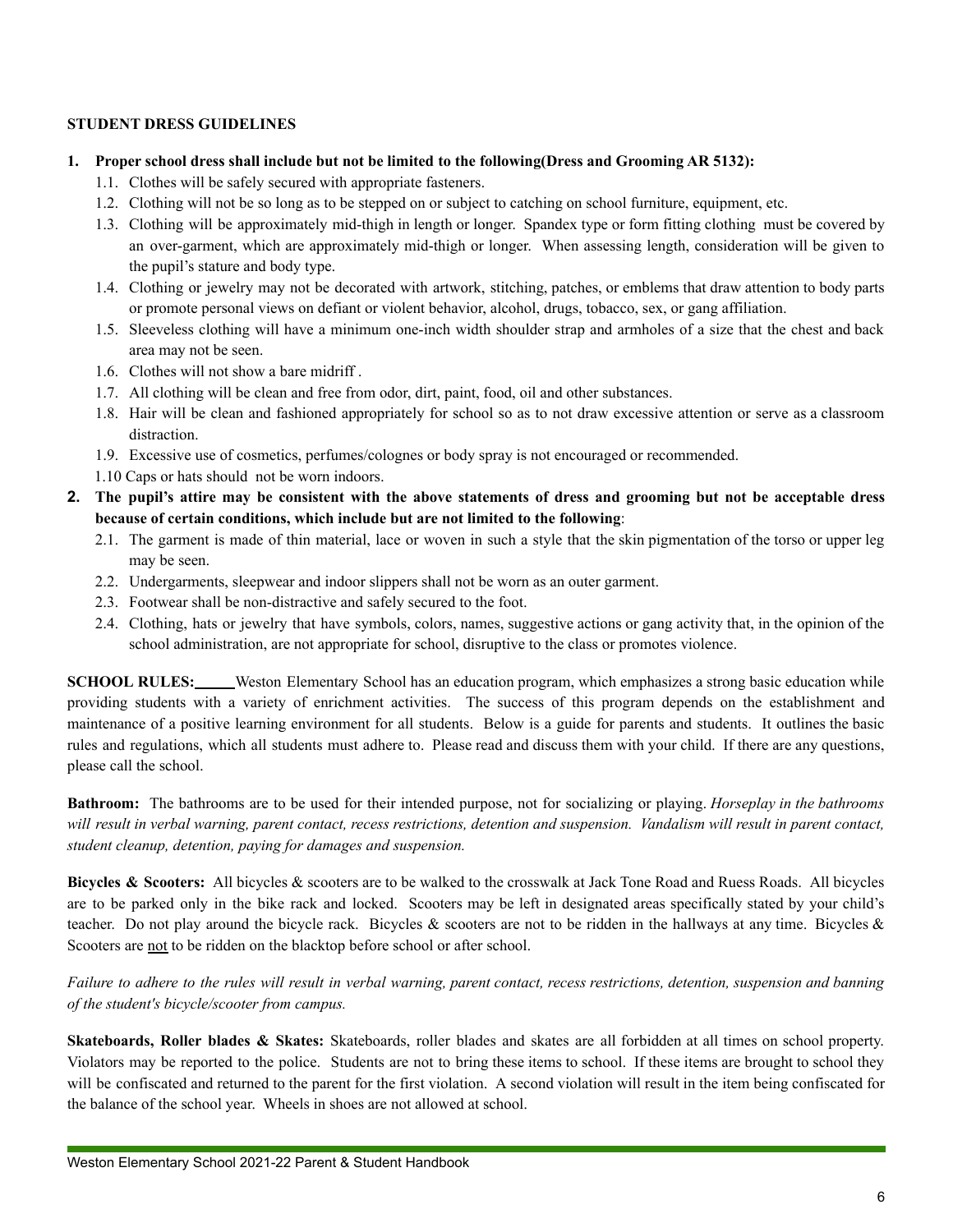**Equipment**: Football, softball, kickball and Frisbee games must be played on the turf and may not be played on the blacktop or in hallways. Bats are to be swung only in designated areas. Balls may not be kicked on the blacktop. *Violation of these rules may result in verbal warning, parent contact, loss of recess privileges, detention and suspension.*

**Climbing on Equipment:** We have special equipment for climbing and they are the only approved places where students may climb. Trees, basketball poles, fences, softball backstops, buildings, etc. are not for climbing. *Violation of the rule may result in verbal warning, parent contact, loss of recess privileges, detention and suspension.*

**Gum & Candy:** Gum is not allowed at school. Candy may not be eaten in the classroom unless the teacher or principal gives permission. Candy may not be eaten on the playground as a morning snack. *Violation of these rules may result in confiscation of the candy or gum, verbal warning, loss or recess provelages, parent contact, detention, and suspension.*

**Throwing Objects:** Throwing rocks, bark, sand, sticks or other items is not allowed. *Violation of this rule may result in verbal warning, parent contact, loss of recess privileges, detention and suspension.*

**Toys:** Toys are not allowed at school unless pre-approved for a class project such as show and tell.

**Hands Off:** Students must keep hands and feet to themselves at all times. Public displays of affection (PDA's) are also not allowed. This includes hand holding, hugging, kissing, etc. *Violation of the rules will result in verbal warning, parent contact, loss*

*of recess privileges, detention and suspension.*

**Laser Pointers:**California State Law, Penal Code Section 417.27, prohibits the possession of laser pointers on elementary and secondary campuses. *Possession of a laser pointer at school will result in confiscation, parent contact, detention and suspension.*

#### IS MY CHILD ADDICTED TO THEIR CELL PHONE?

Teens check their devices frequently and feel the pressure to respond quickly to messages making adults feel like they are "addicted" when in fact they are most likely making their friends their priority, like most teenagers. WHAT CAN YOU DO AS A PARENT? Schedule time for the phone to be off and schedule activities where the phone can not be used.

**Cell Phones & Electronic Devices:** Use of a cellular/digital telephone, pager or other mobile communications device during instructional time is at the discretion of the teacher. Any device with a camera, video, or voice recording function shall not be used in any manner which infringes on the privacy or rights of others. Therefore, cell phones and electronic devices are not allowed at recesses or breaks. Devices used during breaks will be confiscated and returned to the student and/or parent at the end of the school day. Violation of cell phone use on school grounds may result in warnings, detention or suspension.

**Detention:** Students may receive detention slips for breaking school or classroom rules. Students will be expected to stay after school on the date detention is assigned. Parents will be notified about the detention by a written disciplinary referral or telephone contact. Parents will have to sign the detention form and must bring it back to school immediately. *Failure to return the disciplinary referral may result in loss of recess privileges, detention time being doubled, and suspension.*

#### **PLAYGROUND RULES**

- All students should cooperate with each other.
- No personal play equipment or toys are allowed at school or on the playground. They will be confiscated and returned to a parent.
- No students are allowed in the corridors during recess.
- No "lockouts" are allowed. If a student comes to your game and asks to play, he/she needs to be welcomed to the game.
- All trash is to be deposited in the trash cans.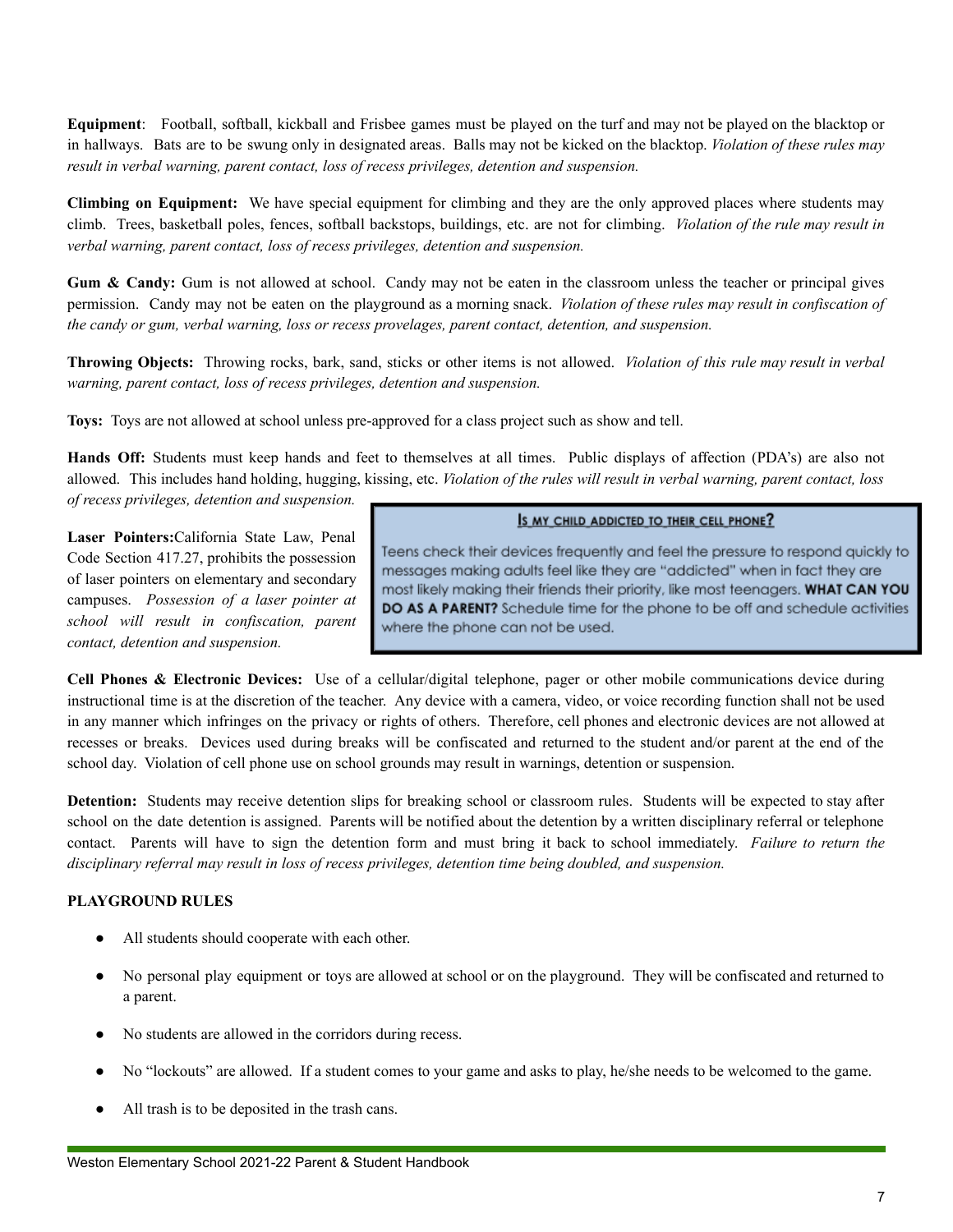- No playing is allowed out of sight of the yard duty supervisor.
- If a ball goes over the fence, NO student is allowed to go get it. Notify the yard duty supervisor.
- No kicking of balls is allowed on the blacktop. The following games are for GRASS only: Soccer, Frisbee, Softball and Football. Ball Tag is NOT allowed.
- No throwing balls against any building.
- No climbing in trees, on buildings, on backstops or on fences.
- When the bell signals that recess is over, students are to proceed immediately to their lines.
- No physical contact sports are allowed including, but not limited to tackling or wrestling.
- Yard duty personnel at lunch-time may have additional rules. If so, those rules are to be followed without argument or complaint.

#### **PLAYGROUND CLIMBING EQUIPMENT RULES**

- $\checkmark$  No standing on or jumping from the top of the climbing wall or any other apparatus.
- ✓ No "King of the Mountain" type of play on any apparatus. That would include pushing, pulling or otherwise physically moving another student. No "chicken fights."
- ✓ Girls must wear shorts or pants, not dresses or skirts, while playing on the bars.
- $\checkmark$  Students will not sit on top of the rock wall.
- ✓ Students may only hang upside down on the pull-up bars. Two hands are to be on the bars at all times. No flipping off of any bars (forward or backwards) is allowed.

Failure to adhere to rules will result in verbal warning, loss of recess privileges, parent contact, detention or *suspension.*

#### **TRAFFIC SAFETY**

#### **Please help us to prevent the risk of serious injury by carefully adhering to all rules of traffic safety:**

1. All students should be dropped off and picked up in the marked yellow zone areas on the school curbs. This rule is only intended to prevent serious injury and to ensure the **safety of all students.**

2. When picking up a child, always pull **to the curb.** Do not stop in the middle of the driveway or street to pick up or drop off a child.

3. Please maintain **one lane of traffic** in the school driveway. This allows others access to the pick-up area near the curb, otherwise traffic will back up into the street.

4. Students are *not permitted* to cross the driveway or the parking lot unless accompanied by an adult.

#### **DID YOU KNOW?**

Any person who shall disregard any traffic signal or direction given by a member of a school safety patrol, shall be guilty of an infraction and subject to the penalties provided in subdivision (a) of Section 42001 of the Vehicle Code. EDUCATION CODE Section 49307 Be Patient when picking up your children!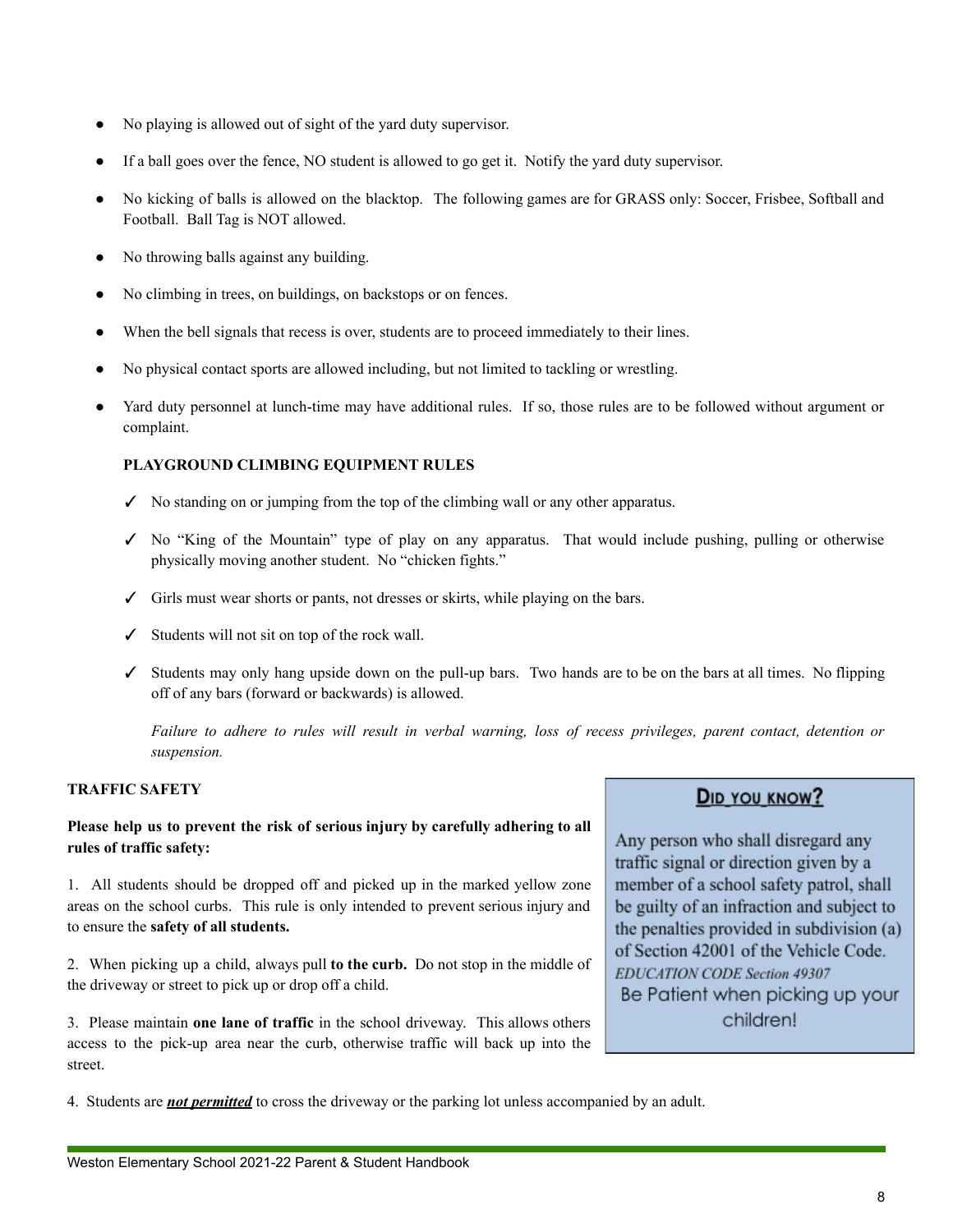5. The Bus Loop Entrance is located along Reuss Road. No other vehicles are allowed on this road.

6. Acknowledge and obey the Student Safety Patrols that are on duty every morning and at dismissal times. Patrollers on duty will control the crosswalk lights at Jack Tone and Stanley Drive.

7. Bicycles may be ridden to school by students and parked in the bike area. Upon entering the school zone, a student must get off his/her bicycle and walk it inside the bike area. When leaving school, bicycles must be walked out of the school zone. The school zone includes the sidewalk on Stanley Drive**-walk it, don't ride it on the sidewalk.**

#### **7th/8th GRADE AFTER SCHOOL SPORTS**

Ripon Unified School District offers an after school sports program for students in 7th and 8th grades.

Our mission is to provide opportunities for educating students in physical fitness, character development and socialization skills through an athletic program that fosters teamwork, discipline, sportsmanship and respect for opponents and officials. All students, parents and spectators are expected to follow the sportsmanship expectations that follow:

- Opposing teams and supporters must be treated hospitably as our guests.
- Team members/players will appropriately root on their team without being obnoxious presenting themselves in a positive & supportive manner at all events.
- Coaches, players and parents must work together to provide a positive experience at all events.
- Parents/spectators may not approach a coach or Ref. within 24 hours of an event.

Each student that wants to play must complete the *After School Sports* packet containing specific information about the RUSD sports program. The packet is found in the school office. For more information about the sports programs, please contact your site principal.

Sports seasons:

- Aug-Oct: Girls Volleyball and Boys Soccer
- Oct-Dec: Girls Basketball
- Jan.-March: Boys Basketball
- March-May: Boys Volleyball and Girls Soccer

#### **FIELD TRIP POLICY**

Before students can participate in school-sponsored trips, parents/guardians must complete a permission slip for the student to attend the trip. (AR 6153) Permission slips must be filled out completely and turned in before the day of the event. If your child does not have a signed permission slip, the student will not be able to attend the field trip. Parent permission CANNOT be given over the telephone. *Non-school aged siblings and non-Weston students may not accompany volunteers on field trips.*

Field Trips are conducted in connection with the district's course of study or school-related social, educational, cultural, athletic, school band, or other extracurricular or co-curricular activities. Students may be excluded from the trip if their presence on the trip would pose a safety or disciplinary risk. (BP6153)

The forms may be downloaded from the school website and faxed to the school in cases of emergency. (FAX# 209-599-2056)

**Parent Drivers for Field Trips:** Parents must complete the necessary paperwork and have it on file in the office one week prior to the trip. This includes the Volunteer Affidavit Form, Parent Driver Form and a copy of valid auto insurance and Driver's license. The Driver Form must be completed per field trip. Students, Staff and Chaperones must comply with conduct code BP 5131.

**CONFERENCES AND REPORT CARDS:** Report cards are issued three times each school year (Trimesters). At the end of the first trimester, parents will confer with the teacher and receive the report card at that time. Conference notification time will be sent home by the classroom teacher for parents to confirm attendance. The 2nd report card will be sent home with students and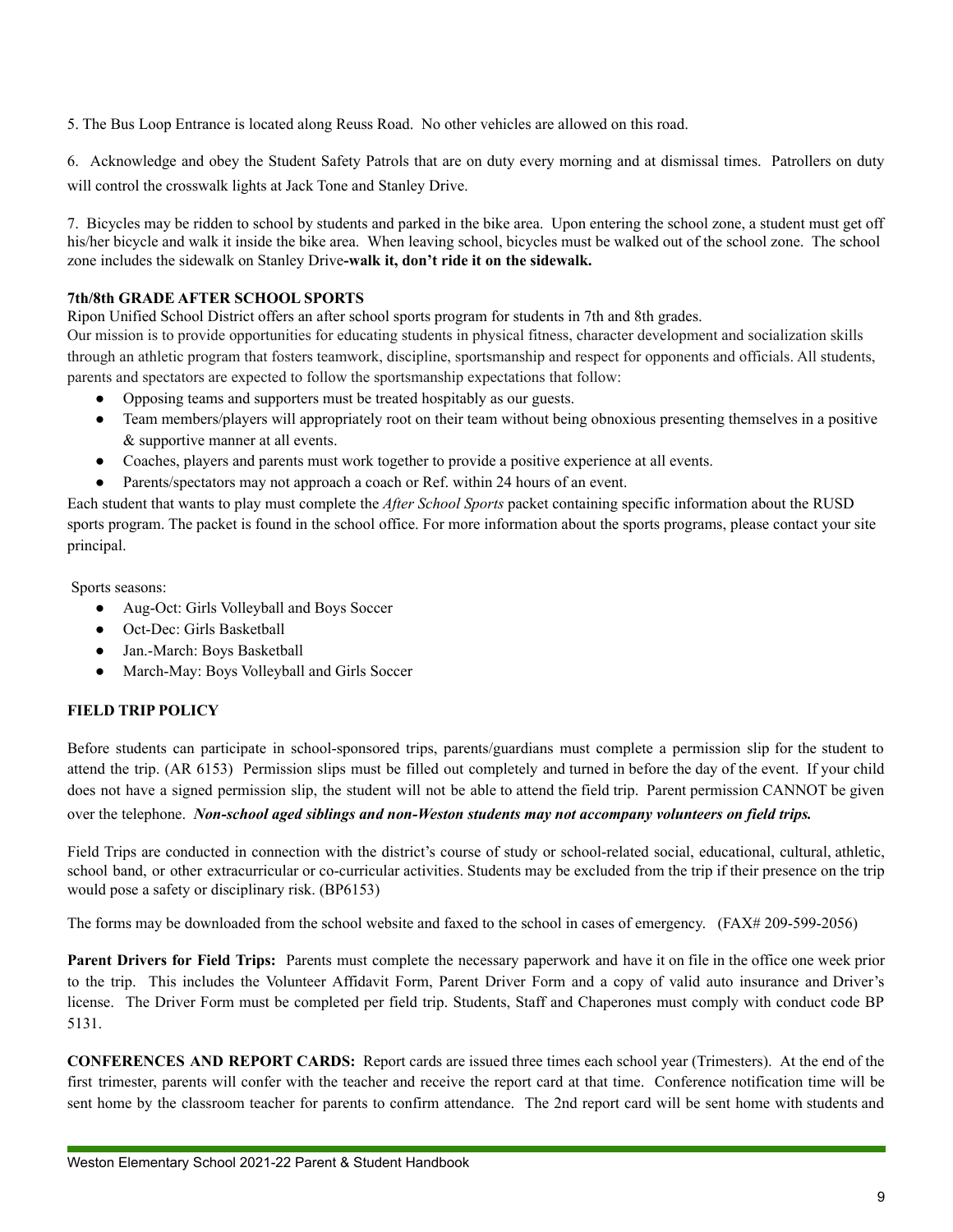signed envelopes should be returned with the parent's signature. The last report card is sent home on the last school day of the school year. Student progress may be requested at any time. Parents are encouraged to monitor their child's progress.

**COMMUNICATIONS:** At Weston Elementary School, home/school communication is a priority. It is critical that parents understand what is "going on" at school. We encourage you to call at any time if you have questions and/or concerns regarding your student and school. The school telephone number is 599-7113. The school office hours are 7:45 a.m. to 4:00 p.m. The following "communication tools" are employed at Weston Elementary School. By visiting the school's website at <http://westonelementary.com> you will be able to check out a **teacher's webpage** to see what is going on in the classroom. This also enables you to email teachers with any questions you may have about your child's school experience. Email is the most efficient mode of communication but we encourage parents to make appointments to "check-in" with your child's teacher if you have concerns.

**REMIND**: This is an app that provides texting from school to parents. Reminders of various school events such as field trips, assemblies, science camp updates, minimum day reminders etc. Remind is set up for parents to join by grade level. Directions on how to join are on the school website. It's FREE and convenient.

**FACEBOOK:** Weston's Parent Faculty Association has a Facebook group for parents of Weston students. This is a "closed group" so you will need to make a request to be added to the group. Parents and staff will post reminders of school events on this page as well. The group name is: Weston PFA

**PROGRESS REPORTS:** Student progress reports are sent home at the mid-trimester when students are receiving failing grades. Report cards are issued three times each year (trimesters) covering approximately twelve weeks of the student's work.

**STUDENT AGENDAS:** Students in grades 3-8 use a planner to organize assignments and as daily communication as needed between parent/teacher. Weston Parent Faculty Association provides the student planners. A donation of \$3 for each planner is greatly appreciated.

**CONFERENCES:** Please make arrangements to meet with your child's teacher if you have concerns about their progress or questions about classroom procedures. Our teachers are involved in many after school meetings, trainings, and/or staff development activities, so making an appointment would be the most efficient way to address your concerns. All staff have an email address where you can contact them via email or you may call the school office and we will leave the teacher a message to return your call.

**MONTHLY NEWSLETTERS:** Each month a hard copy of the newsletter can be sent home with a student by request or it can be emailed to parents. We encourage parents to view the newsletter online in an effort to save on costs of printing and paper. The purpose of the newsletter is to inform parents of upcoming events. Also included in the newsletter will be the school lunch and breakfast menus. This information is also accessible by visiting the district website: [www.riponusd.net](http://www.riponusd.net)

**DAILY BULLETIN:** Each day the office will issue daily announcements and information involving items of interest and concerns. This information will be read to all students each morning in the morning announcements.

**PARENT FACULTY ASSOCIATION (PFA):** Each month Weston's PFA meets to discuss student events and fundraising for the school. PFA is a great way for parents to be involved in their child's school. The meetings are once a month at 7:00 PM in the school library. Check out the school marquee and the monthly newsletters for the meetings.

**ASSEMBLIES:** A good reputation for courteous behavior in school assemblies is important. Students should give full attention to the performers on stage and show appreciation through clapping hands appropriately. Whistling, shouting, booing and foot stomping is not acceptable. Students that exhibit inappropriate behaviors during assemblies may be asked to leave the assembly.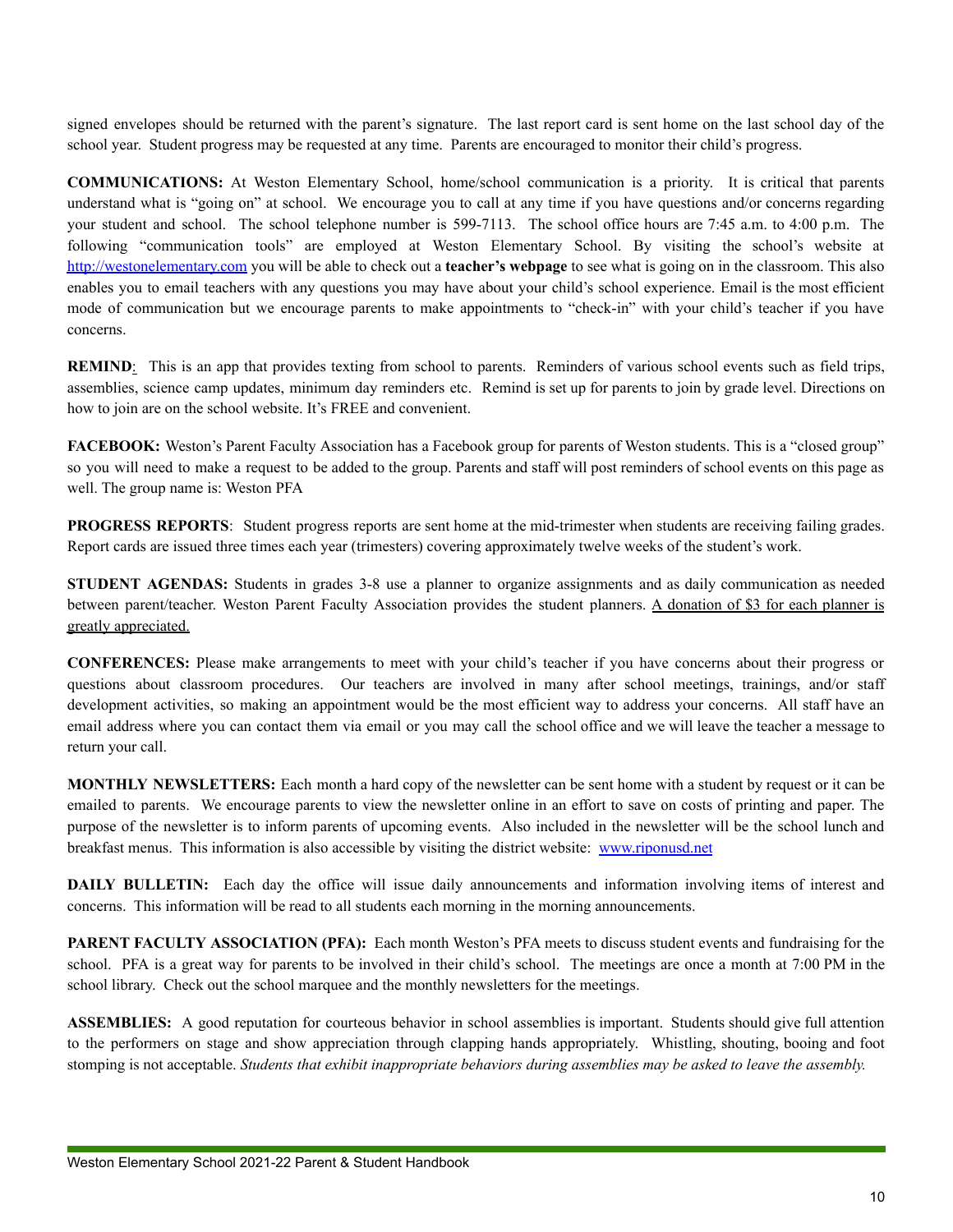**HONOR ROLL**: To meet the criteria for Honor Roll each trimester a student must have a 3.0 or above grade point average with no D's or F's. Those students in  $7<sup>th</sup>-8<sup>th</sup>$  grade are rewarded the first and second semester for achieving Honor Roll status with a field trip. If a student meets the criteria for all three trimesters, they are invited to attend the district honor roll trip.

**MONTHLY AWARDS:** On a monthly basis, teachers select students they feel deserve special recognition. Students are recognized for academics, attendance, outstanding citizenship, character traits, and other special recognition awards.

**POSITIVE BEHAVIORAL INTERVENTIONS & SUPPORTS (PBIS):** Students are recognized daily for practicing Responsible, Respectful and Safe behaviors. Students earn a ROARing Wildcat ticket that is placed in a classroom envelope for weekly drawings. Monthly goals for positive school behavior are also rewarded.

*Covid-19 restrictions can limit school activities. Depending upon conditions when students return to school, activities listed in this handbook may be limited or suspended. 2021-22.*